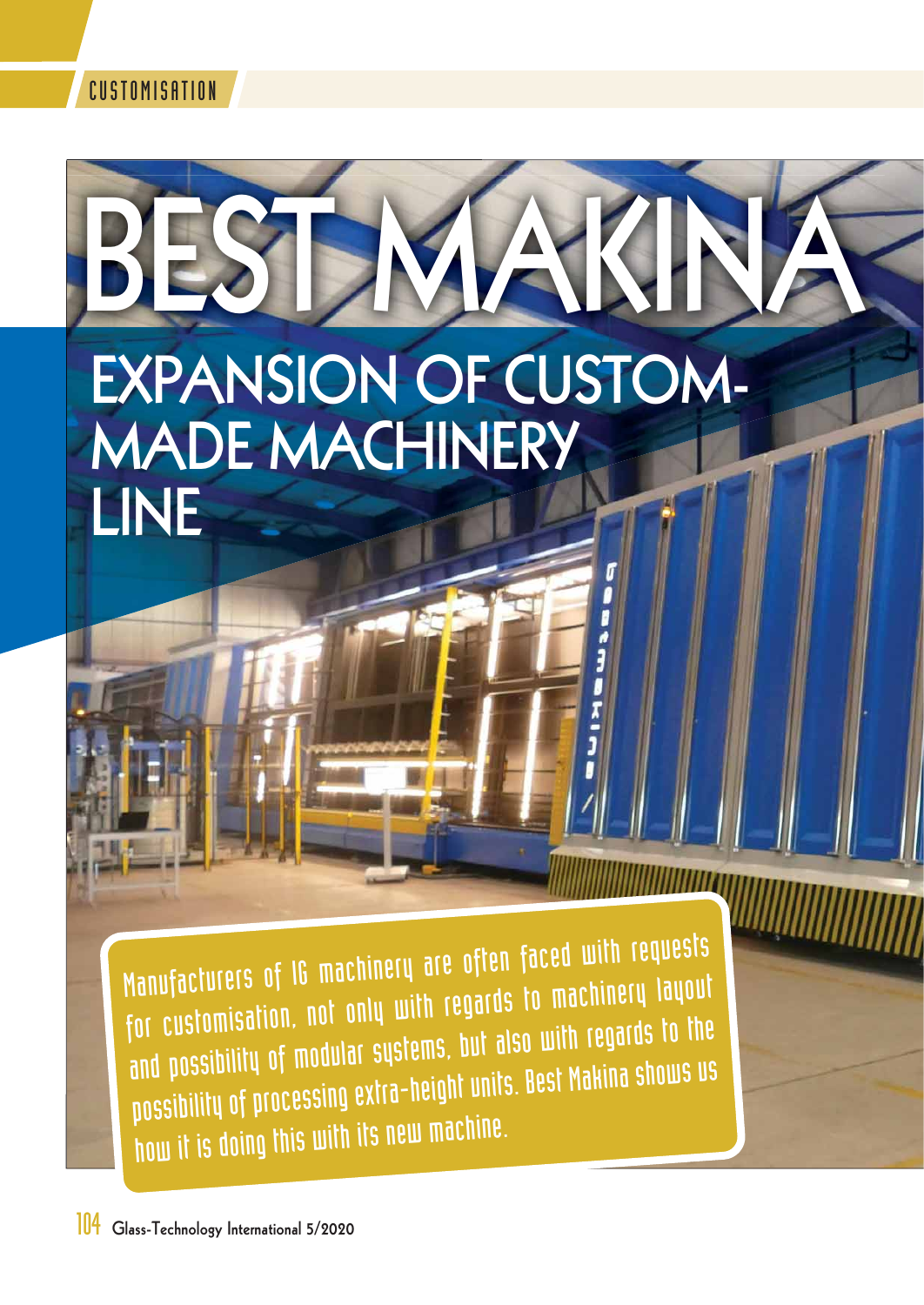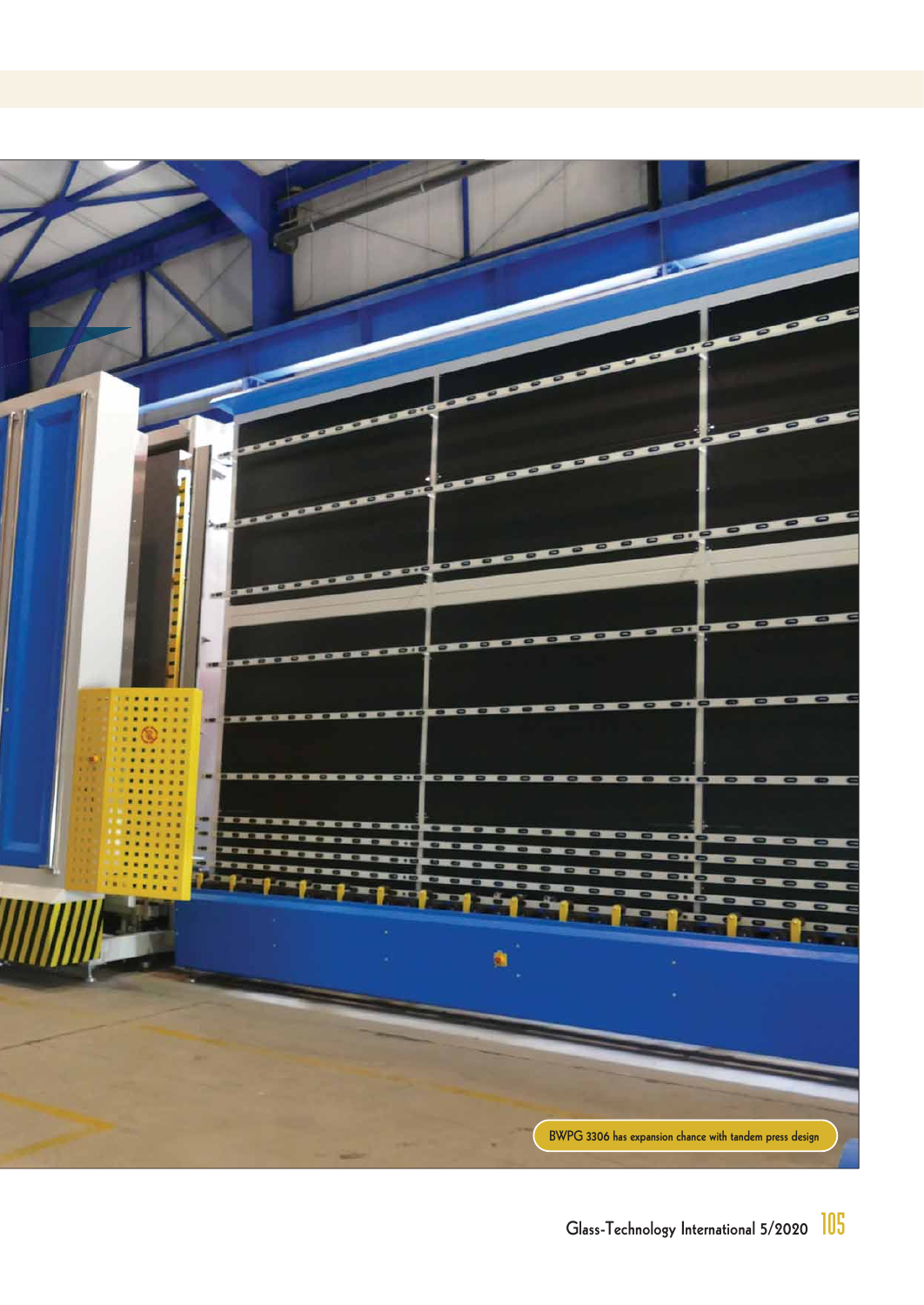

est Makina, global<br>supplier of insulated<br>glass production<br>ines. is further supplier of insulated production machines. strengthening its position in the IG machinery sector with a 3,300x6,000mm size complete insulated glass production line with automatic gass filling. With this new machine, the production of extra-height units is carried out by means of unique and flexible solutions which have been engineered in-house, facilitaing controls.

## **MODULAR SYSTEMS**

This new IG line has modular systems which can work either stand-alone or coupled. Moreover, all systems have the possibility of on-line data exchange for final/semi-final product tracking, as well as production condition tracking through ERP softwares. The system can be customised as per end users' premises, resulting in considerable benefits thanks to the decreasing investment recovery time. Main features of the IG

line:

- glass washing and coupling from 3mm to 20/40/60mm;
- payload from 200 kg/m to 350 kg/m;
- unit thickness from 90mm to 170mm;
- double-, triple-, quadruple-, stepped-, triplestepped glass production;
- variable gas injection nozzle position allows usage of variable spacer thickness for multilayer insulated glass panes;
- active inert gas consumption control via analyser in filling chamber;
- multiply gas connection;
- modular mechanical system allow to produce 3,300x6,000mm/ 9,000mm/ 12,000mm even longer;
- previous (arriser, edge deletion etc.) or following (sealing robot, stacker etc.) machines

can be mechanically connected and can exchange signals;

- transfer machines can be integrated for exchanging semi-products and line can be built on I, T or L shape layout;
- quality control scanners can be installed and datas can be exchanged on-line;
- multiple extrusion pumps can be installed for fast changing of work material or decreasing down times;
- unlimited dosing range via digital dosing chemicals allow usage of unlimited supply of sealants.